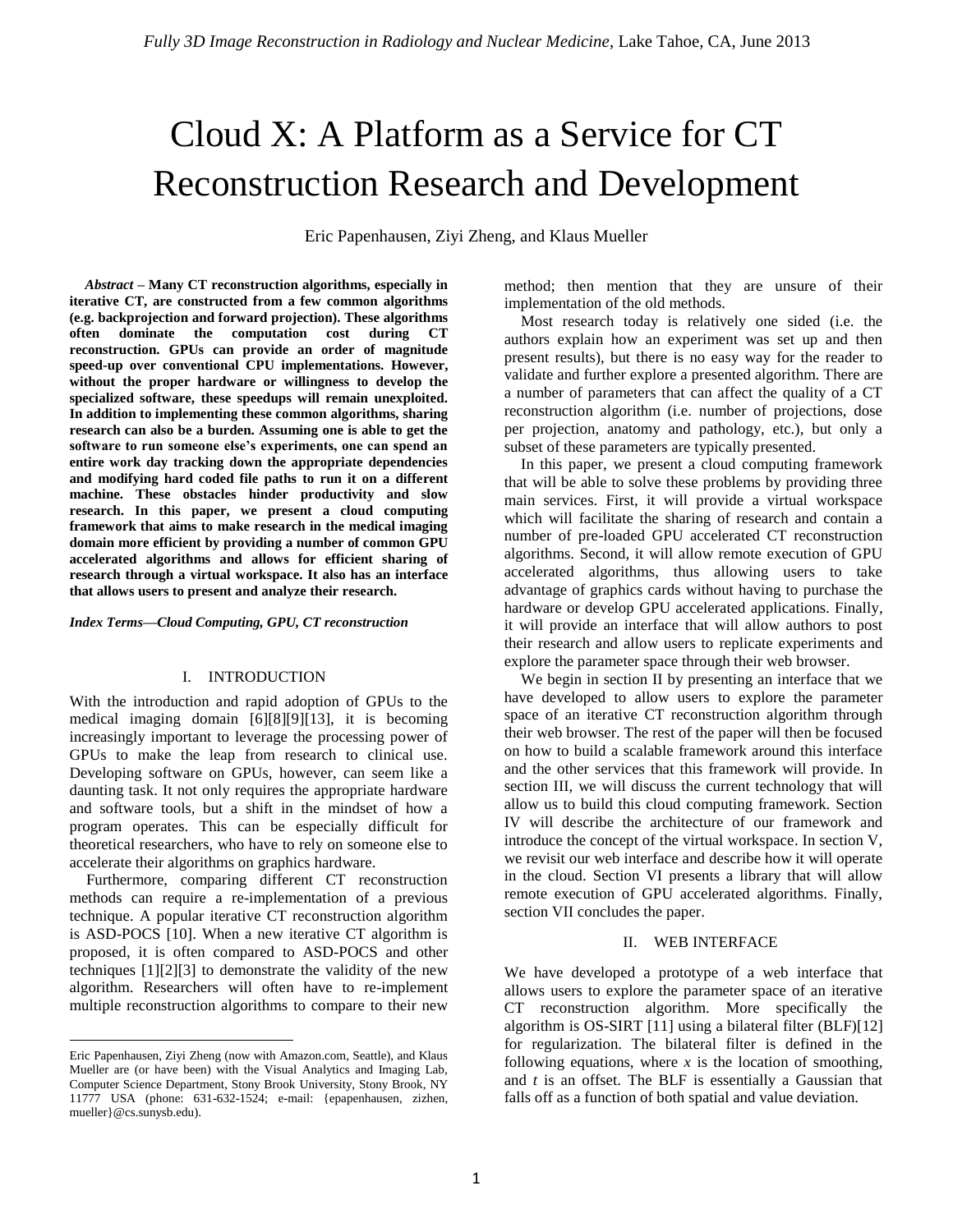

Figure 1. A view of the web interface that we have developed.

$$
\alpha_{BLF}(x, t, f) = c_d(t)s_r(f(x), f(x+t))
$$

$$
c_d(t) = G_{\sigma_d}(||t||)
$$
(1)

$$
s_r(f(x),f(x+t))=G_{\sigma_r}(|f(x)-f(x+t)|)
$$

Where  $G_{\sigma}(x)$  is the Gaussian kernel:

$$
G_{\sigma_r}(x) = \frac{1}{\sqrt{2\pi\sigma^2}} exp(-\frac{x^2}{2\sigma^2})
$$
 (2)

We allow the user to explore the filter's parameter space interactively using a slider to determine the amount of smoothing. The slider changes the parameters of the BLF to control the smoothing such that the value chosen by the slider determines  $\sigma_r$  and  $\sigma_d$  (i.e.  $\sigma_r = \sigma_d$ ).

We implemented this interface using HTML and JavaScript on the front end, PHP as the server side scripting language, and finally using C and CUDA to handle the CT reconstruction. The act of moving the slider triggers a request to the web server. The web server then writes the parameter value, chosen by the slider, to a file. A simple C program waits for this file to be updated, and when it is, it calls the OS-SIRT function with the appropriate parameters, and waits for the volume to be reconstructed. The central slice of the reconstructed volume along with its E-CC score is then passed back to the webserver to be displayed to the user. Fig. 1 shows the web interface that the user sees. The graph on the left plots the quality metric curve evolved with each slider update and the right shows the current image.

Currently, this setup is running on a single desktop machine with a NVIDIA GeForce GTX 480. It takes around 11 seconds for each reconstruction (i.e.  $512<sup>3</sup>$  volume for OS-SIRT 10 with 60 projections and a BLF for regularization). We have available to us, however, a GPU cluster that contains 8 NVIDIA Tesla M2050 GPUs. The framework that we present in the rest of this paper is designed to run on this GPU cluster. We expect the reconstruction time to drop to between 1.3 and 1.8 seconds. This, however, does not mean that the user will have to wait 1.3-1.8 seconds every time he moves the slider, since we will include a number of optimization strategies, presented throughout this paper.

#### III. CLOUD COMPUTING

With the popularization of cloud computing, a number of open source technologies have been developed to support the infrastructure and system level requirements that are required by cloud computing frameworks [4][7]. Openstack in particular is a popular cloud operating system. It contains a number of networking and storage solutions that are required by the typical cloud computing infrastructure. It also allows for the creation and management of multiple virtual machines (i.e. software that emulates the computer architecture of a real machine). This is particularly important for efficient sharing of computational resources. Unfortunately, openstack currently does not contain any resources for efficient GPU virtualization (i.e. sharing of GPU resources).

Gvirtus is an open source GPU virtualization technology. It allows multiple virtual machines to share the computational resources provided by one or more GPUs. To a user operating on a virtual machine, however, it appears as if there is one dedicated GPU. This abstraction allows for efficient GPU sharing, while still providing the user an interface he is familiar with.

Another important tool for cloud computing is the network file system[5] (NFS). This allows many users to connect to a single file system concurrently. To the user, however, the NFS looks like a regular file system. This allows for efficient sharing of information.

### IV. FRAMEWORK ARCHITECTURE

The cloud computing framework we are currently developing and have initial results for utilizes all of the technology presented in section III (i.e. openstack, gvirtus, and NFS) as well as custom improvements to make the overall system more efficient. The virtual workspace is designed as a "platform as a service" (PaaS) and will allow users to work in the cloud through their web browser. Each user will have a separate virtual machine assigned to them and will contain a number of relevant GPU accelerated CT reconstruction algorithms pre-configured on their workspace. There will be one virtual machine assigned to handle the remote execution of GPU accelerated CT reconstruction algorithms. Finally, there will be one virtual machine to function as a web server, and will be configured to allow users to upload their implementations, allowing it to be executed through a web browser. Since every service is being handled through virtual machines, the 8 GPUs in our cluster can be efficiently shared using gvirtus.

Gvirtus consists of two segments, a front end, located on the virtual machine, and a back end, located on the host operating system. The front end provides a library that acts as a wrapper to many CUDA functions. The front end redirects calls to these functions to the back end. The back end executes the CUDA operations and returns the results back to the front end on the virtual machine.

The network file system will contain a number of commonly used dependencies (i.e. CUDA libraries, include files, etc.) as well as a number of datasets available for CT reconstruction. It will also include a public folder for each user. The public folder allows a user to share his research with the rest of the community. Other users can easily download software from a public folder into their workspace. Since the dependencies are in a shared file system, the software will run without requiring additional modifications.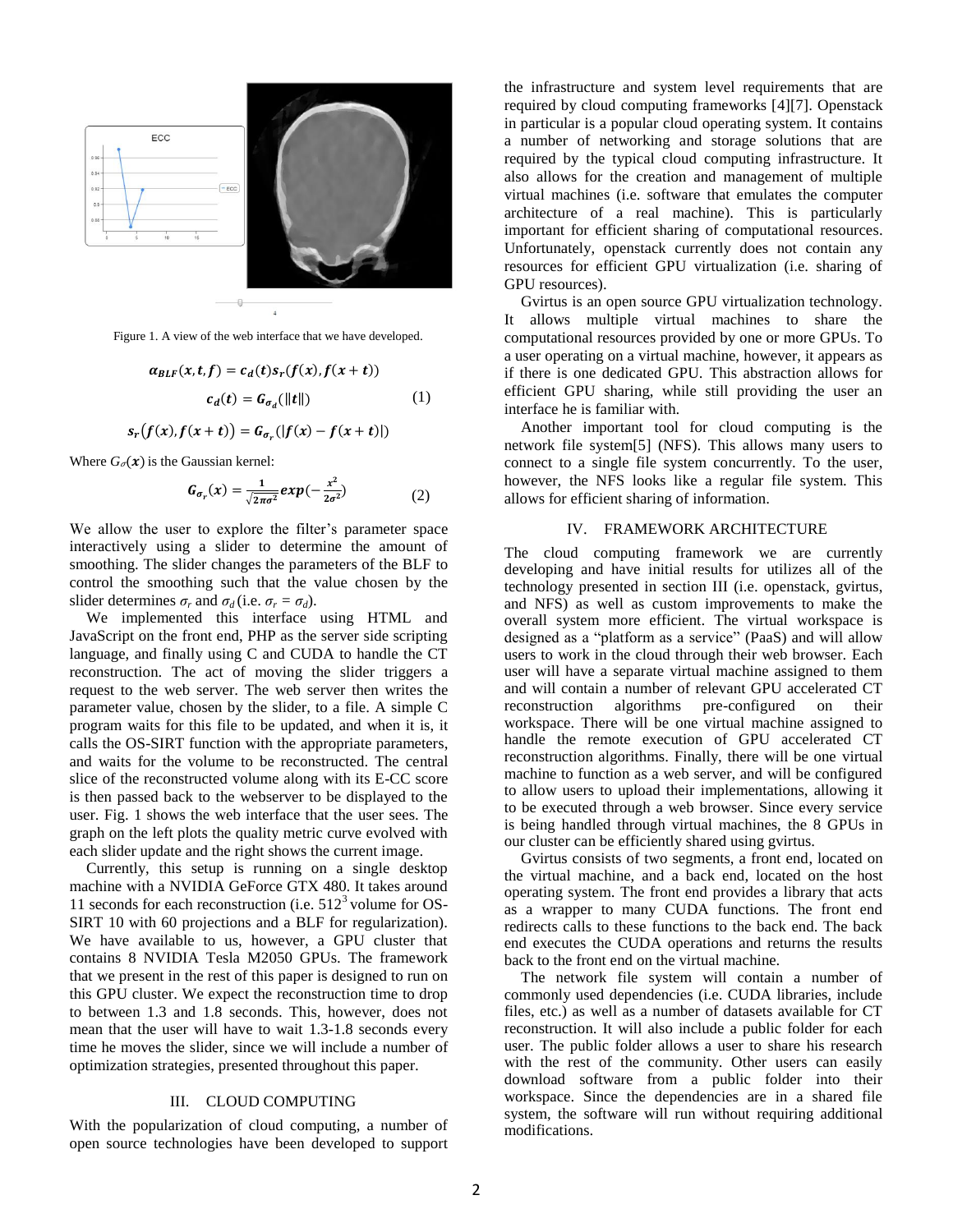

Figure 2. An illustration of the framework presented in this paper. When a function from the "GPU\_CT\_lib" is called, the system first checks the NFS to see if the result lies in cache. If so, the result is returned. On a cache miss, the appropriate reconstruction function is redirected to the back end (i.e. host machine) through Gvirtus; the result is reconstructed and returned. That result is then written to the cache on the NFS.

The network file system will also contain a block of space to act as cache. A feature vector, containing all the parameters of a previously reconstructed volume (i.e. dataset, number of projections, etc.) and the volume itself, will be recorded. With this strategy, we can alleviate GPU resource contention by only executing CT reconstruction algorithms for which we do not already have the results. Figure 2 shows how this strategy interacts with the rest of the system. We will, however, provide a "no-cache" option for situations where obtaining accurate timings of an algorithm are important.

## V. WEB INTERFACE REVISITED

A critical aspect of performing research is presenting the results. This is usually fulfilled by presenting an image of a slice of a reconstructed volume followed by a discussion of how it compares to a gold standard. The presented slice, however, is only one of many possible reconstructions. Results can vary greatly depending on the parameters that are chosen for the reconstruction. Moreover, the quality of the algorithm can differ depending on the anatomy of the dataset that is being reconstructed. By providing an interface that allows readers to access the research in question, experiments can be easily replicated and the algorithm can be thoroughly evaluated.

In section II, we described the details of a prototype interface that addressed these problems. This, however, was specific to OS-SIRT and the BLF. To make this interface more useful, there needs to be a mechanism that allows researchers to attach their project to this interface.

In order for researchers to utilize this interface, however, the process of uploading algorithms needs to be simple. The researcher will need to implement certain methods that will be called when a parameter is changed via a slider. These methods will provide the new parameter settings as an argument. The researcher will simply set the parameters of his algorithm based on the values provided by the web interface, and execute his algorithm. Figure 3 shows a pseudo-code example of the functions that will be needed by the web interface.

```
void sliderSetParam1(float val) { sigma = val; }
void sliderSetParam2(float val) { lambda = val; }
void execute() { . . .}
```
Figure 3. A pseudo-code example demonstrating the functions that will need to be defined for the web interface. The functions with the "slider" prefix will simply set the parameters of the algorithm. The execute function will actually perform the algorithm

Once the appropriate functions are implemented, their program will need to be compiled as a dynamic library. The compiled code will be placed in a directory that is accessible by the web server. By compiling the project as a dynamic library, the web server can call the functions it needs to, without having to restart the server itself. This is important because multiple users will be sharing the same web server. When the dynamic library is placed in the appropriate directory, users will be able to visit a web page specific to the project in question, and will be able to explore and execute the algorithm in real time.

There are some performance issues since there will still be a noticeable delay from when the slider is changed, to when the reconstruction is complete. In section II, we anticipated that the reconstruction time would be between 1.3-1.8 seconds using our cluster of 8 GPUs. With multiple users, this can take much longer since a user will have to wait for a GPU to be free before reconstruction can take place. Some extra optimization strategies are required to reduce GPU resource contention and ensure that web interface remains interactive.

One strategy that we have already presented is the use of cache. Instead of immediately reconstructing the volume, we check to make sure that it has not already been reconstructed. If it has, we simply return the results without performing any extra computation. This is particularly useful with the slider, as users will often move the slider back and forth, reviewing parameter settings they have already seen.

Another strategy is to only reconstruct a subset of the volume. Since only the central slice is displayed to the user, most of the three-dimensional volume is never seen. We estimate that we can reconstruct a 512x512x8 subset of the volume in 0.3-0.7 seconds using our 8 GPU cluster. This strategy combined with caching will greatly reduce the strain on the GPU server while still providing the user with a real-time interface in which he can explore the parameter space of a CT reconstruction algorithm.

## VI. REMOTE EXECUTION

The virtual workspace provides a number of resources that are beneficial when starting a new project. This option may not be ideal, however, when maintaining an existing project. A researcher may still take advantage of the processing power of GPUs by using our remote execution library. This library aims to provide a simple method for executing a number of commonly required GPU accelerated algorithms (i.e. backprojection, forward projection, etc.) in the cloud.